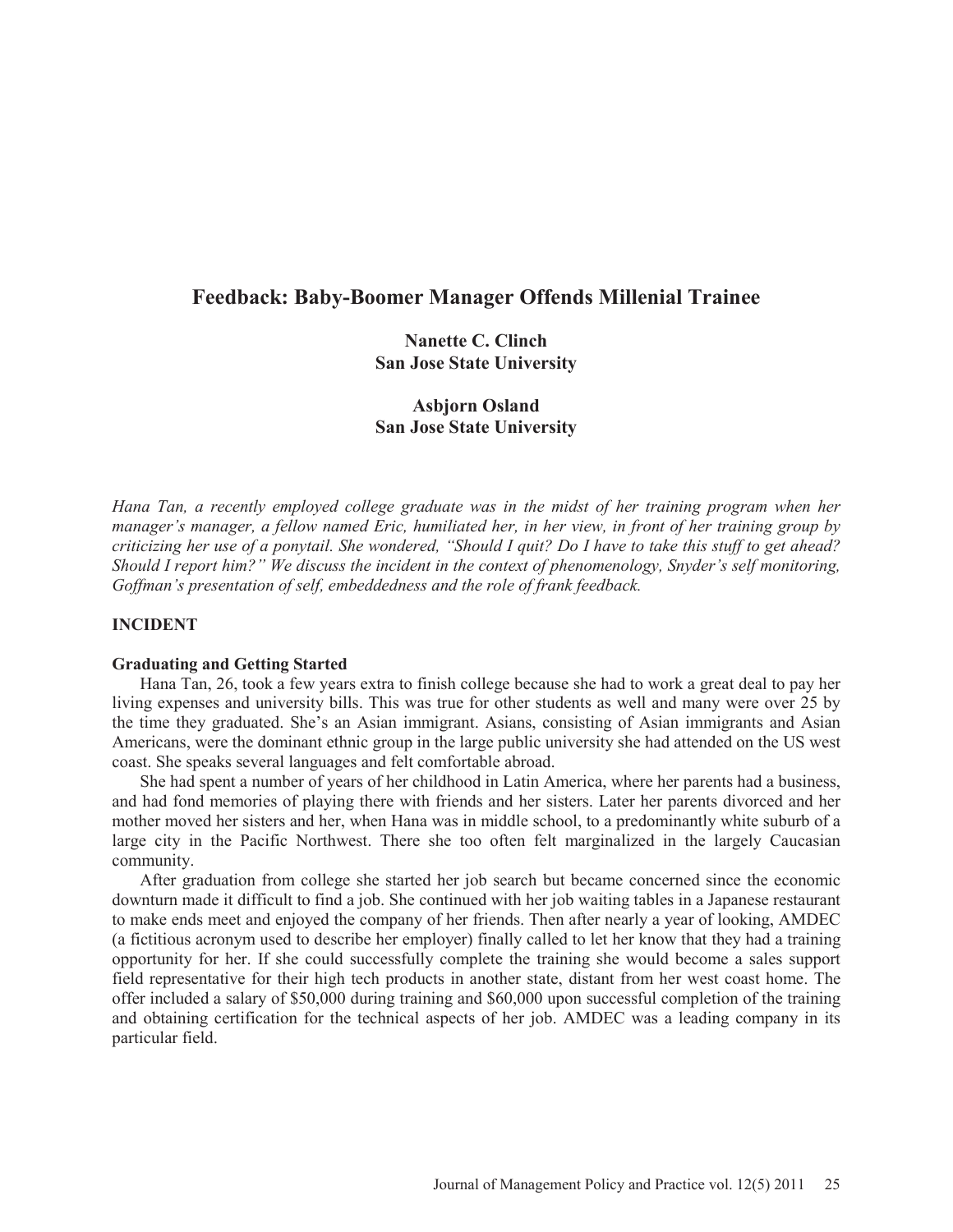#### **Humiliation**

She packed up and moved to the training site on the opposite end of the country. The other trainees were generally congenial but there was little time for socializing since they were in training all day and had to prepare at night and over the weekend for the next training period. Training lasted three months. Trainees had to successfully complete the certification process through a series of increasingly more difficult exams. Hana didn't have a technical background but mastered the material through diligent preparation. She was tired but pleased with herself.

Presentation day arrived. Everyone in the program delivered a five-minute presentation. After the presentation, the presenter was asked to remain in front of the room to receive what Eric, a manager that had helped organize the training program, perceived as constructive criticism.

Hana described Eric as Caucasian, about 55 to early 60s in age, roughly 5' 7" tall and she thought he weighed around 250 pounds. One may challenge the relevance of this observation but in US culture size matters! Her perception was that a portly older guy criticized her for wearing a ponytail. She assumed that he had an engineering background given his high level position within AMDEC. Hana had been told that he was the one who had recognized that people too often lacked communication and human interaction skills. Therefore, he had started the training program Hana was in, where sales support field representative were trained extensively on how to communicate with people effectively and gain the clients' trust as skilled advisors.

Young people regarded Hana as an attractive young woman. She sometimes wore her hair up in a ponytail. Eric regarded the ponytail as inappropriate given her transition from college to work – from "backpack to briefcase" – college to work. He observed, with a chuckle, trying to lighten the impact of the feedback:

I don't know how to say this in a politically correct way so I will just say it. Asian women in traditional ponytails look like children. Look at her. She looks like a child. She looks more professional than anyone of us from the neck down, but the ponytail doesn't work. Everyone put your hands up by your faces and in your vision cover her face, now cover her body. Do you see? I'm telling you this because I think you, Hana, can present yourself better.

Hana couldn't contain her tears; she felt ridiculed and offended. She quietly walked out of the room. At the end of the day, she told Eric,

I understand that you think I should get a better hairdo, but I think it was unnecessary to ask the group to put their hands up to limit their vision to cover my face. I thought your actions were very offensive.

Eric responded,

I had no intention of offending you. I meant to tell you what was necessary for you and the class to learn. I'm sorry for hurting you. However, you need to toughen up a bit and learn to take candid criticism because that's the way the high-tech world works.

Hana later reflected on this and speculated that he was trying to say that when one looks young one loses credibility. Still, she was concerned about the way he delivered his message. His style resulted in unnecessary consternation for the trainees. For example, he had described the gait of one Black trainee as akin to that of a rapper. He also told one trainee that his shirt made him look like Charlie Brown.

Hana had never heard anyone criticize ponytails. In hot climates women often wore their hair up, either in a ponytail or bun. Since it was hot and humid during the summer where the training site was located lots of women wore their hair up. Even celebrities do so.

#### **What to Do?**

Should she complain about Eric's tactlessness? She wrote to friends and former professors to get their feedback. She described the situation to one of her organizational behavior professors, a 60-year old man that had accompanied her honors study-abroad group to China. He responded in an email,

What he said was horrible and tactless. He should never have humiliated you in front of the group. However, I wonder if he wasn't the one who was humiliated by saying such an awful thing? Perhaps the people in the audience were sympathetic to you.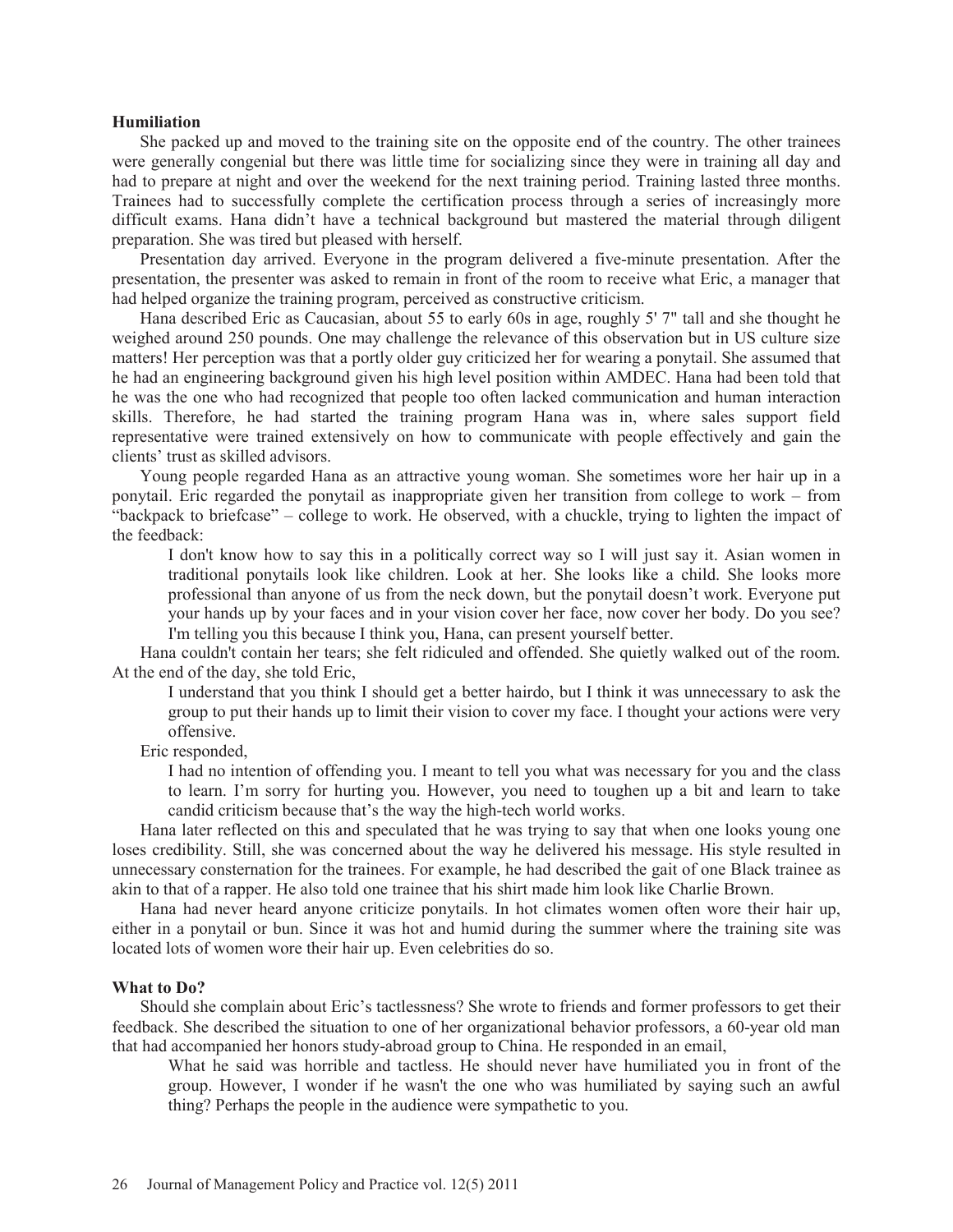I think one does have to suck it up and take things that are harsh and not get too offended by them. This is much easier when you're 60 years old and try not to care what some people think (my situation). You're in your mid to late 20s and working in a new job so of course you would feel vulnerable. You're right to get offended but the best course of action to take would probably be to get a stylist to cut your hair in whatever manner you think is professional. I wouldn't make the issue an ongoing confrontation with your boss or superior since he'll win.

Part of it might be an effort to forcibly mold you into the AMDEC culture – just like the military takes young men and shaves their heads and then the drill sergeants scream at them for a few months.

You know you're a nice looking, presentable person. I suspect he might have been sincere in trying to shape you the way he thinks AMDEC people should look. However, I've seen a wide variety of AMDEC employees in my MBA classes, including one Indian engineer that wore a sari. I'll copy my wife to see if she cares to add anything.

Hana knew that the two professors had grown children slightly older than Hana that had probably endured comparable challenges. The professor's wife, also a professor, responded in an email,

It's always difficult to be the center of attention in this way! This may well be an example of a cultural difference in that some Americans are very blunt and believe directness is a virtue. They don't understand the concept of saving face. I imagine he could well have your best interests at heart. He may really be trying to give you what he sees as good career advice, but he doesn't understand that his public humiliation of you is not the best way for you to hear that message. I remember my female colleagues in Colombia, where I served long ago as a Peace Corps Volunteer, bought me clothes for my birthday because they didn't like the way I dressed, which was too conservative for them. I was slightly offended at the time but decided I might as well be grateful that they cared about me and tried to laugh it off. And I can think of many other examples where employees were asked to conform to a particular way of dressing in many countries. So it's not unusual, painful though it might be.

My advice would be to focus on his intent and the message, rather than the way he conveyed it. You already told him how you felt about it and he did apologize. Maybe he thinks you would have an easier time being listened to if you looked older. I would think about a different hairstyle – especially if you look around and don't see other women with ponytails. I don't know how much conformity is necessary at AMDEC, but many firms really do have a serious dress code. At the end of the day, what's really important is that you be taken seriously at work so you can be effective and use your talents. We always have a choice in these situations – we can let our critics continue to make us unhappy or we can just try to take it as a lesson and move on. In some companies, it's viewed as a good sign if new employees can accept negative feedback and act on 'helpful' advice. I'm sorry this happened and I wish you the best of luck.

Hana responded to both via email,

Thank you for sharing your experience and pointing out good points. I was feeling very powerless and vulnerable, but you made me realize that I have the power to choose the message I should take out of this situation. Thank you for making me more empowered!

A month or so later, she was over the worst of her humiliation but still wondered what to do.

She had written to friends too. Their suggestions were all over the map from "that's the way it is" to "report him." Should she report Eric to HR?

#### **Epilogue**

Hana wrote back to the professors four months after training,

Not too long after I arrived in my job site, an HR person called me asking about the presentation incident during the training program. Four out of the sixteen people in the class were from another department within the Client Support organization. These four people were already working for AMDEC. Their managers had wanted to see if the training would aid their employees to build better relationships with customers. At the end of the program, they were to report their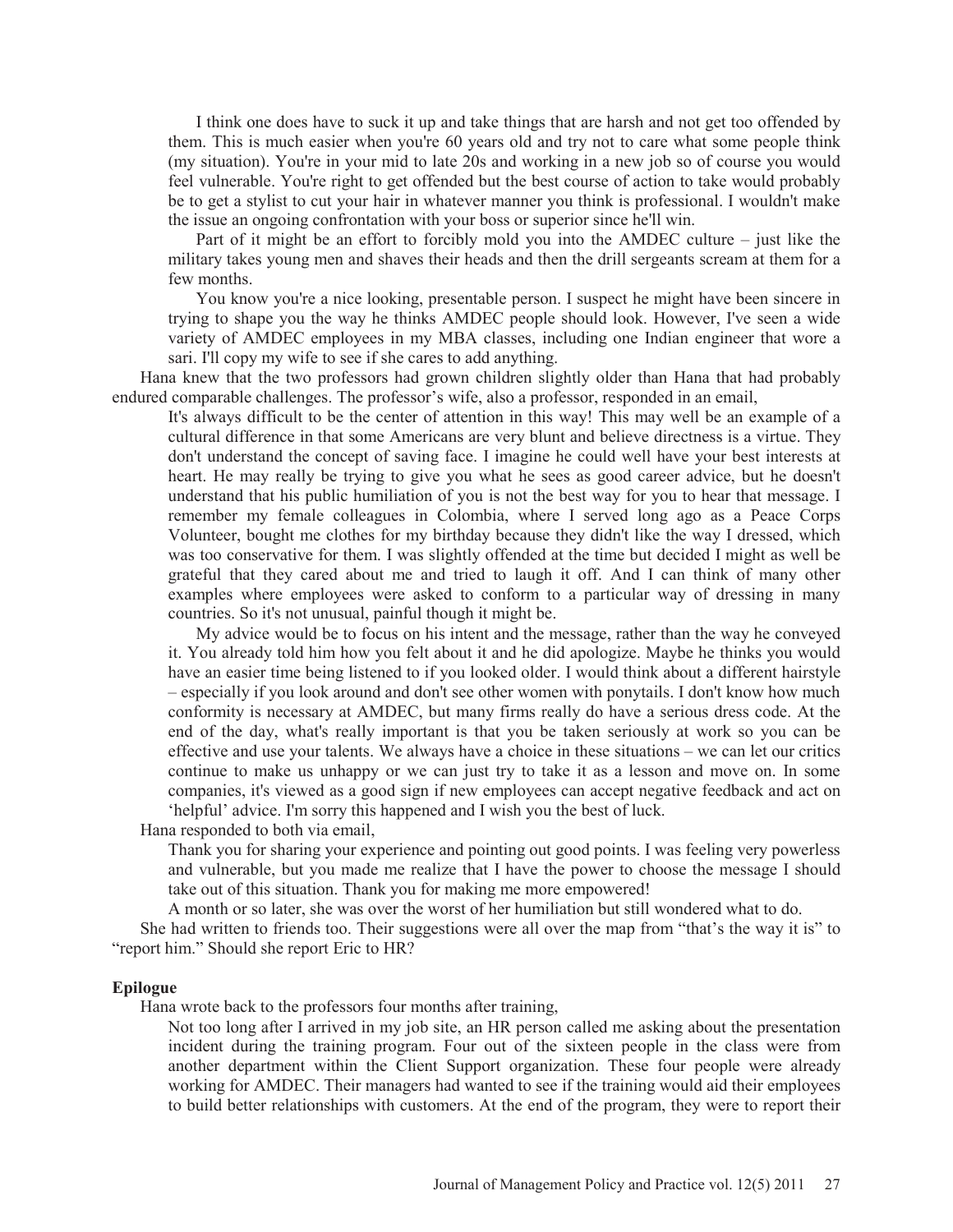thoughts about the program and one person felt strongly enough about the ponytail incident to report Eric even though I hadn't done so. At the end of the HR investigation, I found that Eric already had several different incidents in his file. Mine was the last one. A month after HR called me, Eric was let go. Although I thought he had been awful to me, he had had great ideas that had fostered results for AMDEC. However, through my experience with him, I learned that his brilliant mind wasn't enough. Being socially acceptable is crucial to get people to listen to you.

In retrospect Hana reflected,

As far as that incident with Eric goes, I wish I could change how I handled the situation. However, I learned from it. Social skills are valued in the professional world. They are very hard skills to master. Maybe instead of tearing up and walking away, I should have immediately concentrated on changing the situation to my advantage by asking him specific questions. I could have asked: 'What specifically is the issue with my hair and how does it affect me professionally?' Then I should have thanked him. I should have not left the room. I could have gained more respect from my fellow co-workers and managers. Unfortunately, the way I handled the situation left a weak impression of me to those in the room.

## **ANALYSIS**

We discuss the incident from the perspectives of phenomenology, Snyder's self monitoring, Goffman's presentation of self, embeddedness and the role of frank feedback. We chose these because we thought they would enable us to develop a deeper analysis.

#### **Phenomenology**

We'll describe phenomenology at greater length than the other concepts given its abstract complexity. Phenomenology, as a distinctive and influential philosophical movement, emerged in Germany in the  $19<sup>th</sup>$ century. A major goal of phenomenology was to heighten awareness in order to give reality "an opportunity to 'show' itself. That which showed itself, and the way it showed itself, was called 'the phenomenon' by the phenomenologists" (Safranski, 1998, p. 72).

Edmund Husserl (1859-1938) explored consciousness and was interested in locating and describing the self, with its " primordial 'here'" that could be differentiated from other things out 'there' (Carmen, 2003, p. 847). He sought to understand the subjective nature of consciousness and how consciousness is directed by intentions toward objects. He described the process of reducing many objects in the real world to their ideal form or essence, recognizing that other objects were transcendent, so that aspects of them, not the whole, would become apparent, as in viewing a particular physical object and seeing only one side or contemplating abstract theories (Carmen, 2003, pp. 846-847).

By opening up the complexity of how humans construct reality— when one becomes aware of an object, what is seen, what is imagined, what is remembered, how the thing is used--Husserl has aptly been called a philosopher who managed to "philosophically discover the stream of consciousness" (Safranski, 1998, p. 79). But it was his student, Martin Heidegger (1889-1976), who posed a new kind of question that did not require divisions of experience into subject and object, inside and outside (Carmen, 2003).

Phenomenology, Heidegger posited, cut through metaphysical wandering and returned to the question posed originally by Plato and Aristotle yet not completely confronted: what is Being; what it is to be alive as a human moving through the world. The German word, Dasein ('there-being') (Heidegger, 2008, note by translators Macquarrie & Robinson, p. 27) is a key term. One sense of Dasein, of being born and 'thrown into the world,' makes questions about one's own being inevitable.

People are thrown into a world already filled with cultural institutions, history, ideas, and ways of relating to others. Life, not necessarily reality, is already organized around various views and values and traditions, so people can easily confuse using a cultural lens with using an independent eye. Heidegger (2008) writes:

Dasein always understands itself in terms of its existence—in terms of a possibility of itself: to be itself or not itself. Dasein has either chosen these possibilities itself, or got itself into them, or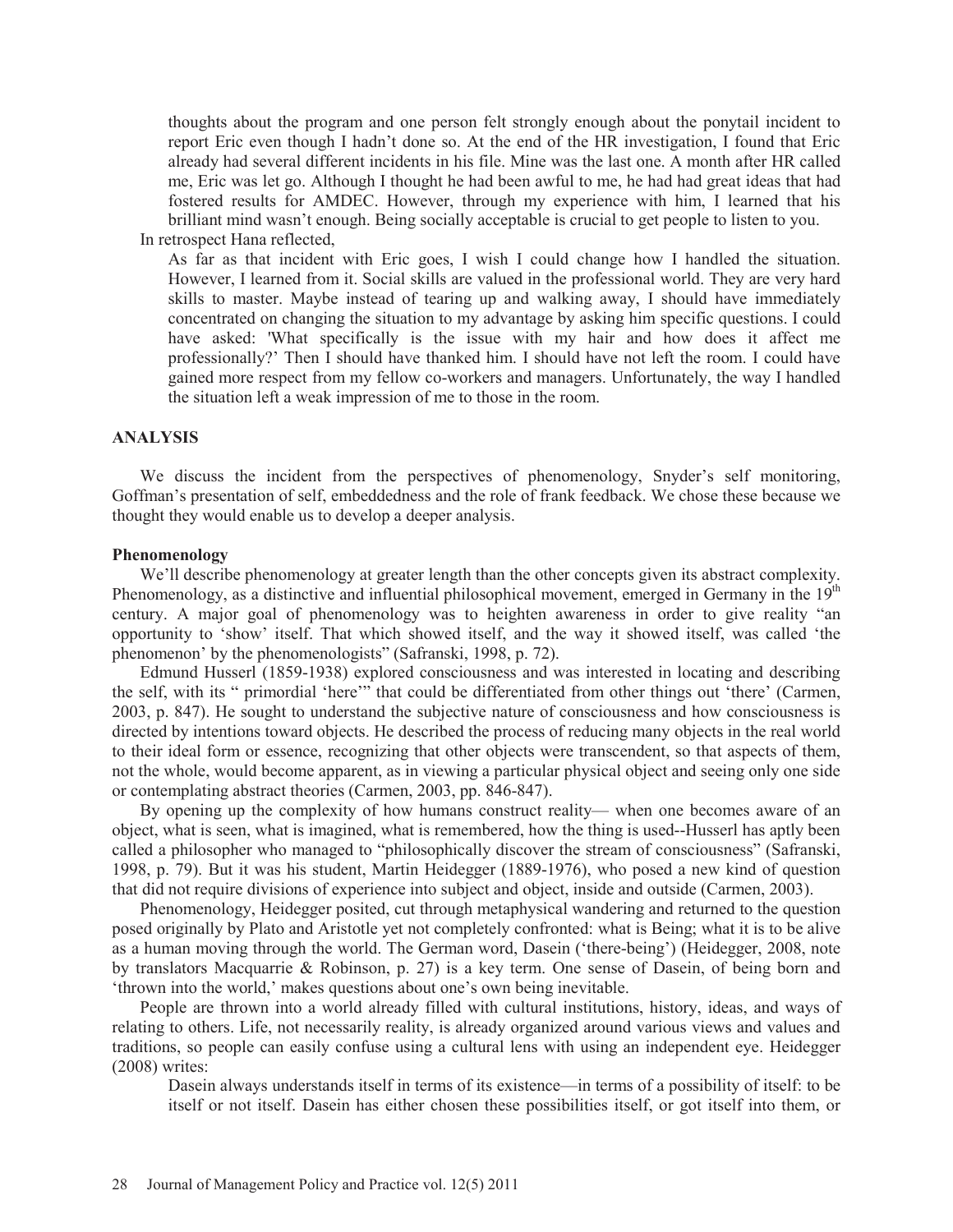grown up in them already. Only the particular Dasein decides its existence, whether it does so by taking hold or by neglecting. The question of existence never gets straightened out except through existing itself. The understanding of oneself which leads *along this way* we call *"existentiell*" (§12, p.33).

The challenges of understanding Dasein and how that understanding or 'neglect' of it can impact a life are numerous for every human is 'thrown' into a world that already exists and includes not just nature but the products, the culture, of man.

Being will always be influenced, as Being strains to make sense of the world by the world into which it is arbitrarily hurled. In this world, objects can present themselves as tools, which can actually assist one in developing skills to live in the world. To be successful, people learn how to make the best use of things that are accessible—their own skills, the tools within reach—and those who perform deftly will become integrated into the world. Much activity, however needful, offers limited awareness of one's own being, for living in a world already filled with nature and tools complicate the discovery of any real self as well as perceiving the true nature of other things, including people. Once things are seen in terms of use or custom or utility, their true nature is even more likely to become hidden.

Satisfaction with perceived utility that discourages keener consideration is largely due to the anxiety raised by Dasein, for Dasein is temporal. Nothing is truly fixed and Being comes out of Nothing into existence, filling humans with anxiety.

To penetrate objects, it becomes essential to avoid mental habits that keep reality hidden; many of those habits are themselves driven by a desire to escape from anxiety. The horizon can never be seen. One is trapped in one's own body. The experiences of one person will never be exactly duplicated in another. To readily immerse oneself in a culture is to try to escape the anxiety of Being and the contingency of Dasein, owing to time.

Escape seems to amount to a turning away from Being in favor of the "They" of false comforts or approval (Safranski, 1998, pp. 160-165). Yet the very contingency of Dasein, its impermanence, offers humans possibility, if they are willing to accept contingency and explore the possibilities of being. Instead, humans drift, preferring to see a world that suits them, creating a comforting illusion of understanding geared to block out anxiety of unknown horizons and ultimate death. Reality needs to be allowed to disclose itself on its own terms. The authentic life must position itself to "stand outside" existence; to see reality means to "choose an attitude that will allow the phenomenon to 'show' itself" (Safransiki, 1998, p. 154).

Phenomenological analysis goes beyond appreciating or tolerating differences. Being, thrust among them, has a chance to consider how such things relate to the authentic life.

To give into the norms risks losing sight of how to be authentic. Interpretation itself is shaped by the "constancy" of daily life, the "Averageness, leveling down, publicness, the disburdening of one's Being, and accommodation" (Heidegger, 2008), §128). It is easy to lose the Self in the midst of so many others:

The Self of everyday Dasein is the *they-self*, which we distinguish from the *authentic Self*—that is, from the Self which has been taken hold of in its own way. …If Dasein is familiar with itself as they-self, this means at the same time that the "they" itself prescribes that way of interpreting the world and Being-in-the-world which lies closest. Dasein is for the sake of the "they" in an everyday manner and the "they" itself Articulates the referential context of significance. ...

*Proximally*, it is not 'I', in the sense of my own Self, that 'am,' but rather the Others, whose way is that of the "they" (Heidegger,  $\S$  129, p. 167).

Interpretation poses many challenges. Heidegger (2008) describes the way in which interpretation functions as disclosure:

we do not throw a 'signification' over some naked thing which is present-at-hand and stick a value on it; but when something within-the-world is encountered as such, the thing in question already has an involvement which is disclosed in our understanding of the world, and this involvement is one which gets laid out by the interpretation (§ 150).

Heidegger (2008) explains that interpretation is always influenced by "something we grasp in advance: fore-having, fore-sight, fore-conception. A meaningful existence involves the search for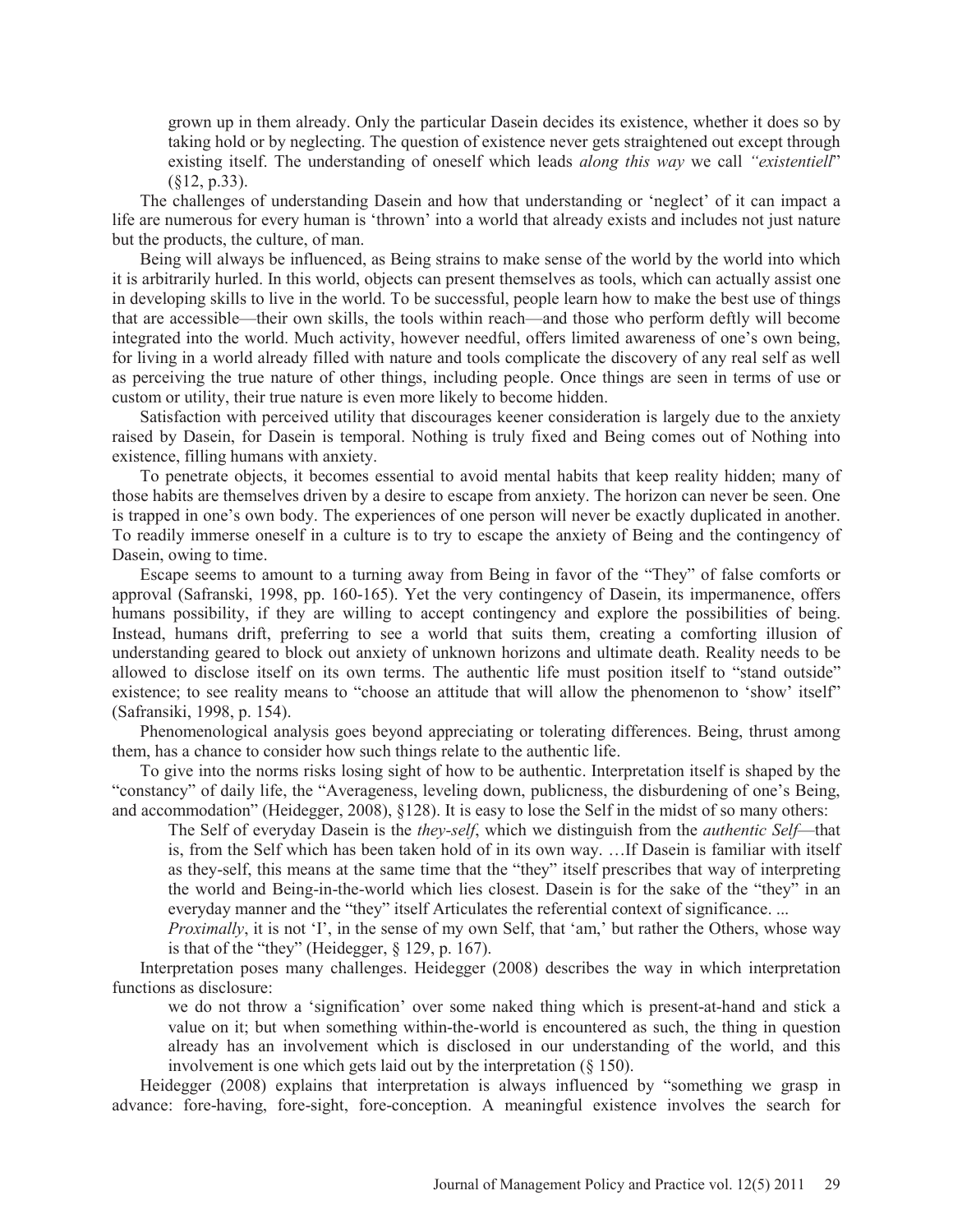meaning, which makes things "*intelligible*" and *"gets its structure from a fore-having, a fore-sight, and a fore-conception"* (§ 151).

To have the resolve to confront the limitations of one's own Being, including perceptions limited by nature, culture, and circumstances, is a precondition to the quest for truth. Interpretations of the world that are confined to everyday "averageness" will lead to inadequate understanding and might even compromise the quest for authenticity. Heidegger (2008) writes, "Any interpretation which is to contribute understanding, must already have understood what is to be interpreted" (§ 152, p. 194).

A phenomenological analysis of what Hana and Eric experienced would have to begin by considering the various features or aspects of the phenomenological event.

This event poses challenges for the Dasein of student and teacher: (1) pleasing an audience (to what extent must the instructor and presenter conform to the "They" of the world?); (2) evaluating with 'foresight' what it takes for a presenter to succeed at Being-in-the-World while recognizing one's own limitations.

Hana may have had a 'fore-conception' of her success in business that interfered with her ability to accept public criticism. When her face was 'covered,' Hana experienced the anxiety of Dasein: every Being is temporal. All faces finally disappear. To fail to make the right kind of entrance into the world is to become unseen. Instead of facing her limited ability to extend herself into the world, as she saw fit, Hana rejected consideration of this reality. Her own reality was that she was right, the ponytail was perfect, and she would force others to accept her own description of reality, even though that picture of the world might be distorted and even though acceptance by others might mean accusing them of insensitivity.

The ponytail, identified rationally, though harshly, as a style that could undermine her success in the world announced the limitations of her own existence. In the background is the cultural reality that many young Asian women were seen by Eric wearing ponytails. Yet setting aside Eric's cultural lens, Hana's ponytail would emphasize her youth. The choice of the ponytail also suggests a lack of sophistication since it is a fact that ponytails, however neat, can be created in less than a minute. This is a style associated with being carefree, simplistic and easy to make, thus suited to children. Hair that appears to have been professionally cut and styled, in contrast, conveys maturity and an interest in crafting appearance and even an ability to pay for professional services.

Unable to admit these limitations and to recognize her sense of honor may have been driven by her cultural background, Hana closes herself off from this new presentation of her Self, insisting she did not deserve any criticism. Instead, the obstacle to her success is not a future disapproving 'They' in the audience but Eric. It is not a sense of authenticity that drives Hana, for Hana does not present her case as a matter of Self against the "They." The "They" in the classroom were satisfied until Eric revealed the flaw. That the flaw projected forward and out of the classroom into a future business setting is not taken into account. Unable to accept the forecast, Hana cannot project forward, immerses herself in the temporal "They" of the classroom and insists Eric is the outsider and she will prove this by having him ousted from the "They."

The attitude Hana assumed, throwing up her indignation to avoid understanding Eric's points, would not be one that allows reality to disclose itself. An attitude that condemns an effort to point out what may be facts, serves an ego that inevitably shuts out the kind of development essential to embracing authentic being-in-the-world.

Eric entered this presentation event with foresight concerning what business audiences need in order to value presenters. Eric's arrogance, his sense of his own accomplished Being, disabled him from developing foresight that could have aided in opening Hana's eyes to the reality of her own presentation. To develop that kind of foresight, Eric should have been interested—curious—about why such a successful and hard-working student came to choose the ponytail. Discourse, Heidegger (2008) explains, offers perception of something and can allow "something to be seen in its *togetherness*…with something—letting it be seen *as* something" (§ 33, p. 56). Questioning Hana about how she saw this hairstyle as advancing her Being in the World might have brought Hana into the objectification of her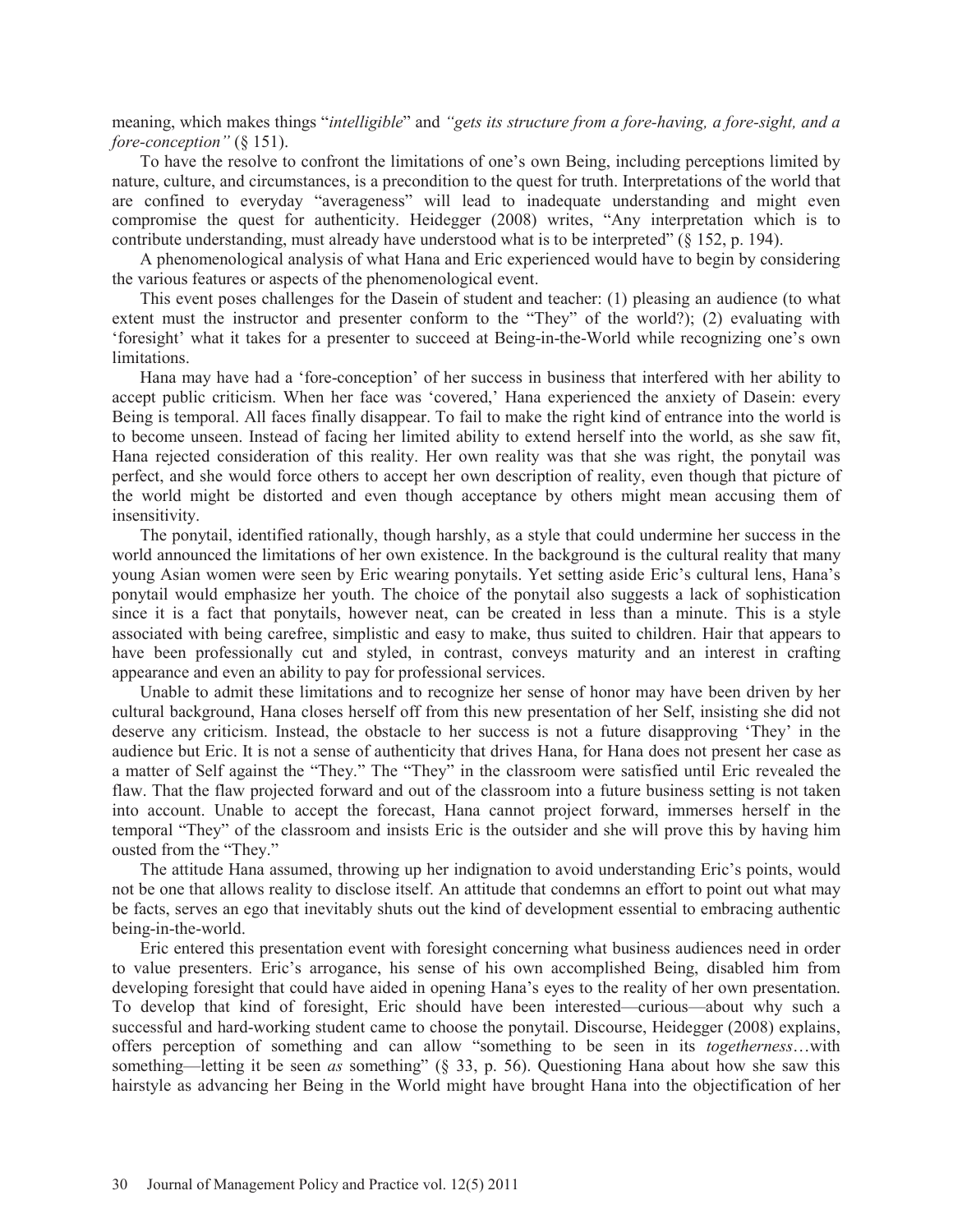presented Self, allowing her to appreciate how a future audience might find a lack of necessary sophistication in her appearance.

The phenomenon of the body as it relates to Being also escaped Eric's full appreciation during this event: how hard it is for any human to find physical limitations pointed out to others. Features of the body—hair, size, sex and shape-- are necessarily part of the phenomena of identity that are not chosen and remain basically inescapable until death. Eric, in carving Hana up by asking students to cover Hana's face, is reducing her to an instrument, a kind of living Power Point for the class. Heidegger makes it clear that humans ought to be caring, never treated as tools. Nevertheless, Heidegger opines that much of life becomes inauthentic owing to imagined egos and illusions of control.

That Eric lost his position becomes part of the observed event, even though it is possible that his dismissal was not based on his articulation of reality. Although this dismissal might be defended as the just result for his arrogance, one must consider again the purpose of education: places that offer sanctuaries for the truth. The educational institution that favors what is comfortable (cultural sensitivity) over efforts to disclose reality and does so in a punitive manner undermines the quest for enlightenment.

One returns to the idea of Dasein as possibility. Appreciation of Being should not be hampered by preconceived notion s of order or rightness. In this event, possibilities of gaining understanding were missed by Hana, Eric, and those favoring Eric's dismissal.

#### **Self-Monitoring and Hana's Situation**

Mark Snyder of the University of Minnesota popularized self-monitoring based on his extensive research beginning with his 1974 classic article. He was still active in 2011, 37 years later. Some people watch what others do and try to fit in while others act spontaneously without regard for others' views. The former are high self-monitors while the latter are low self-monitors. In organizational life those that are high self-monitors generally get along better and cause less disruption.

In low self-monitors, judgment skills might remain undeveloped, obstructed by a sense of the rightness of one's own opinion, which could lead to a closed mind or even ignoring the interests of others. Since leadership requires reaching out and listening to others, low-self monitors, unable to judge themselves well, would lose the ability to judge others and even situations fairly. Comedies are frequented by low self-monitors who conduct themselves ridiculously or offensively while remaining oblivious to the shocked expressions of others.

High self-monitoring can be very helpful when an individual's work calls for engagement with another culture. Shapiro, Ozanne, and Saatcioglu (2008) discuss how effective cultural engagement involves closely observing others to the end that behavior can be imitated, roles understood, and trusting relationships developed.

Hana "tried to fit in" on a social level as well as matching other honors students in conscientiousness and diligence at school, which would make her a high self-monitor. Her ponytail was a vestige of her school years and Eric thought she had not as yet made the transition to a more adult hairdo. Hana's inability to see her image from Eric's point of view shows that she is still developing high self-monitoring skills.

## **Goffman's Presentation of Self in Relation to Hana**

We are social beings and the reality we mutually create is socially constructed (Berger & Luckmann, 1967). Goffman (1959) uses the analogy of theater in his analysis of social construction. The consequences of our actions are not the only thing that matters; we also create impressions in the process of relating socially to one another. We communicate both through our verbal or written language and our non-verbal and often unintentional presentation of self, including in Hana's case, her ponytail, which Eric thought portrayed her as childlike. One should strive for symmetry between our explicit verbal communication and non-verbal communication and the way we present ourselves. Hana found that Eric and she did not agree on the appropriateness of the ponytail and the way Eric delivered the feedback to Hana. This resulted in the following, to use Goffman's terms: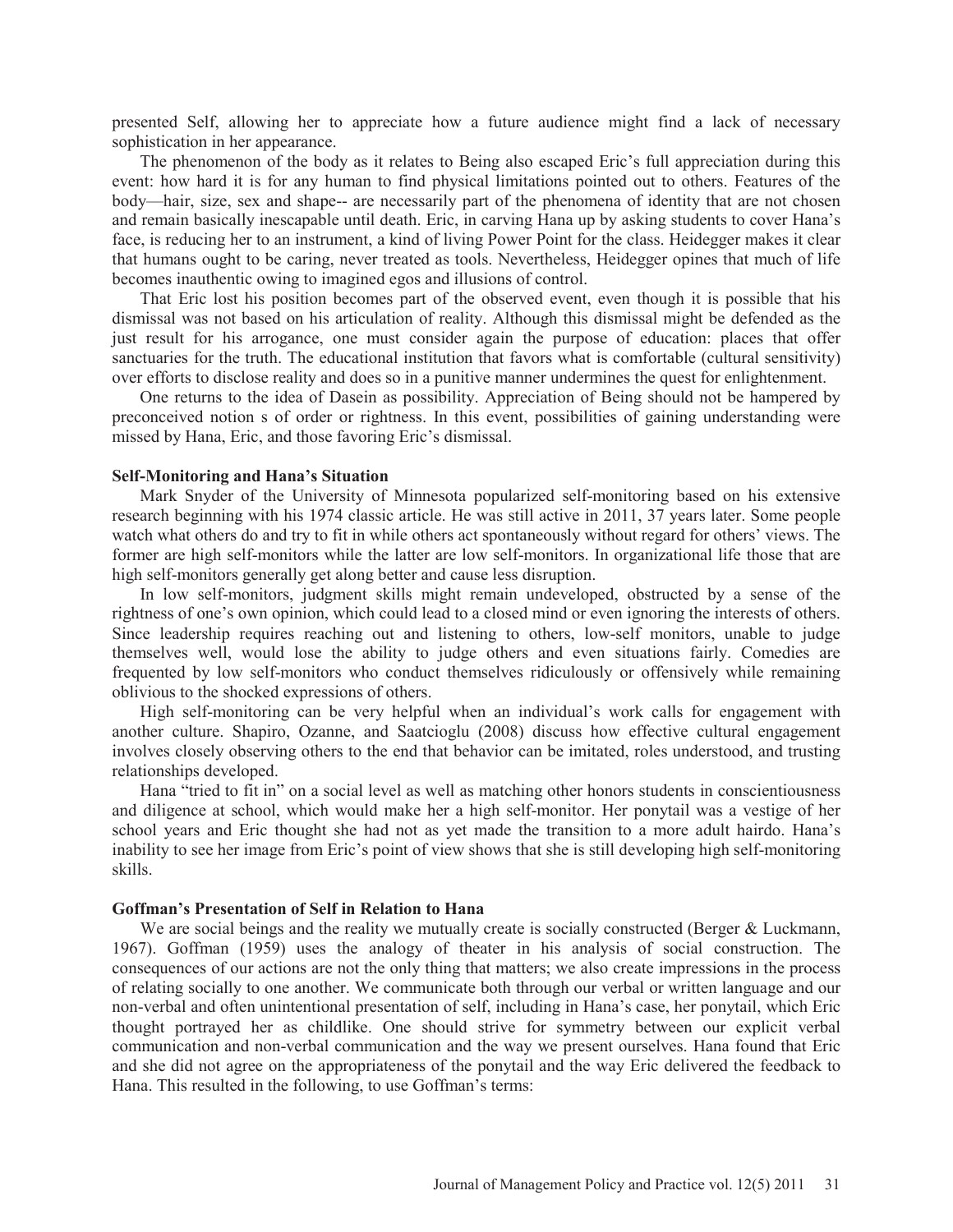- They did not have a working consensus regarding the image or impression conveyed by the ponytail. Furthermore, Eric's message was lost in what Hana perceived as the offensive and humiliating manner he used to deliver it.
- Goffman believed that the first impression conveyed was important since it affected subsequent interactions. The ponytail conveyed a poor image in Eric's view and Hana believed the feedback from Eric was devastating.
- Goffman used the term front to mean how people subjectively perceived a given situation. Front is made up of the physical scene or setting, one's personal attributes (e.g., size, race, gender, speech patterns, age, etc.), and manner. Her ponytail becomes a prop in how she performed on this stage. It was her choice to continue with the ponytail that caused Eric to criticize her. He was trying to assist her in the transition from "backpack to briefcase" (a term used by Price Waterhouse Coopers in its training for young accountants), where she had to adopt business standards of how to present herself. Hana thought Eric should have been more diplomatic.
- Our actions may be inconsistent. People successfully dramatize what they wish to convey and the impression they intend to make, when their speech and presentation of self are consistent. When inconsistent, problems ensue. Hana tried to maintain her view of her coherent self with the ponytail. Eric thought it made her look childlike. Eric's sincere feedback was lost in the humiliation Hana felt.
- Eric thought that her interaction, given the social structure of her position, required adjustment in terms of hair style. Her sense of agency or choice to wear the ponytail had been incorrect in his mind, to use the sociological concept of agency and structure. Eric's position as a manager made the humiliation particularly acute.
- Hana and Eric had to develop an agreed upon definition of the situation in this particular interaction. Hana didn't object to the particular suggestion but rather to the humiliation she experienced.

In sum, Eric criticized Hana for a perceived lack of concern for the customers' context. Her actions had to reflect her interaction with them rather than pure individual choice. It's important to note that Eric's perception of the ponytail was at odds with what was generally considered acceptable and that the manner in which he delivered the feedback resulted in his dismissal.

## **Embeddedness and Socio-Cultural Context**

Embeddedness theory emphasizes that economic activities such as making a presentation to customers are embedded within relational and cultural contexts. Cultural beliefs tend to enable as well as constrain economic actions. This appears obvious now, especially since economists have become more inclined to accept the importance of social psychology in economic decision making but such was not the case when Granovetter (1985) published his seminal piece in the *American Journal of Sociology*. Cultural beliefs tend to enable as well as constrain economic actions. Hana is presenting herself to an economic audience (i.e., co-workers, superiors and customers) embedded in a cultural or social context. Culture consists of a particular group's understanding of the world, as evidenced in mutually accepted manners, habits of language, conduct, and the significance of symbols. Although culture is acquired from social surroundings, many fundamental components of cultures, such as mythologies and the idea of the sacred, reveal some universal aspects. In a culturally diverse society such as the US and in global businesses, managing cultural diversity is critical. Humans naturally perceive and interpret the world with a personal cultural perspective. As described by Malach-Pines and Kaspi-Baruch (2008),

Hofstede (1991) defined culture as "the collective programming of the mind which:

…distinguishes the members of the group or category of people from another" (Hofstede, 1991, p. 5). Culture is learned, not inherited, and is manifested through symbols, heroes, rituals and values whose inter-relationship is described as the skins of an onion, with values representing the deepest manifestation. Cultures can be distinguished according to many criteria. Hofstede (1991)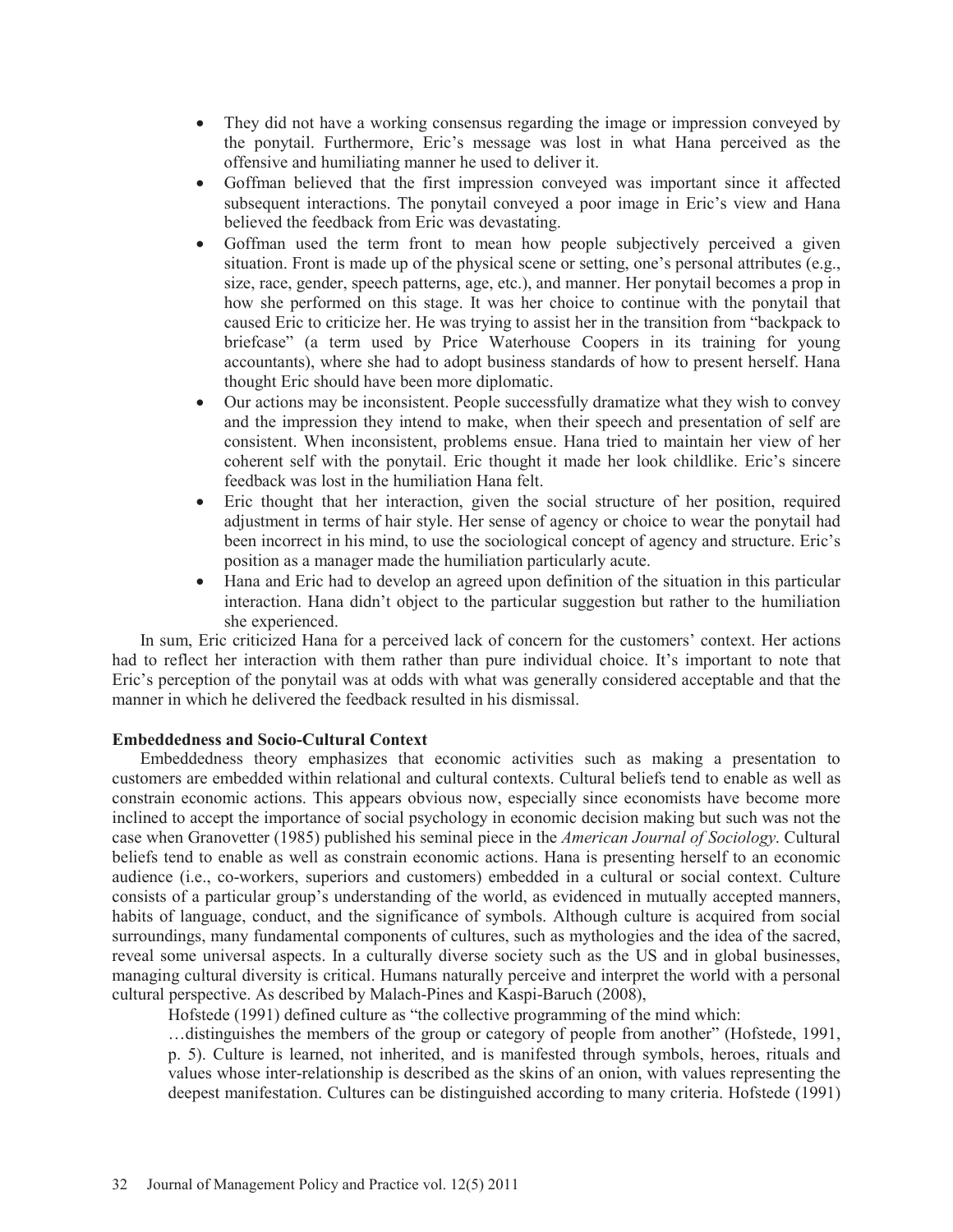suggested four: (1) individualism versus collectivism (the interest of the individual prevails over the interest of the group versus the interest of the group prevails over the interest of the individual); (2) power distance (the degree of inequality among people which people in a country consider normal); (3) masculinity versus femininity (assertiveness and competitiveness versus warmth and collaboration); and (4) uncertainty avoidance (the degree to which people in a country prefer structured over unstructured situations). (pp. 306-307)

The US and other English speaking nations tend to be individualistic. People often take exception to limitations on their appearance, as did Hana with her ponytail. One also sees this in the TLC's television program "What not to Wear," where two fashion advisors, a hair stylist and makeup artist all coach sometimes reluctant women to adopt a new presentation of self. In individualistic cultures we sometimes believe we can be ourselves and dress as we like but of course norms exist within organizations and different generations also have ideas of what is acceptable or not.

Culture is complex, and models for cultural analysis have been developing over the years, raising questions about the impact of cultures on individual values and more. See, e.g., *Beyond Hofstede: Culture Frameworks for Global Marketing and Management (*2009). For business leaders, "what is relevant is that low-context and high-context groups will have differences of opinions in how to manage and lead, and more importantly, how discipline or disagreement is handled" (Kemp, 2009, p. 41).

One prevalent approach to global cultures is division into low-context and high-context groups. Lowcontext cultures, evident in the US and European nations, stress individual responsibility, direct communication, and awarded achievement gained through overcoming obstacles and conquering adversaries. High-context cultures, prevalent in Latin American and Asia, promote the collective welfare, favor avoidance of direct confrontation, and place a high value on honor, the idea of not being humiliated in public. According to Kemp (2009, p. 42), "Losing face for high-context groups is nothing short of a nightmare for them…Not being able to prevent failure and avoid disagreement will result in dramatic loss of face." Eric's abrasive communication style and his direct criticism of Hana's ponytail proved unproductive. Eric's disapproval could be interpreted as a form of mockery and thus dishonorable. (See Kemp, 2009, p. 42.).

Both Eric and Hana would have benefited from a greater understanding of cultural skills, though how such skills can be developed is still being debated. Research on cultural intelligence, defined as "a person's ability to observe, interpret, and act upon unfamiliar and ambiguous social and cultural cues, and function effectively in a novel cultural setting," focuses on three areas of cultural intelligence (Shaprio, Ozanne, & Saatcioglu, 2008):

Earley's conceptual framework of CQ [cultural intelligence] encompasses three different facets: cognitive (i.e., various knowledge structures, external scanning, pattern recognition, and selfawareness); motivational (i.e., efficacy, persistence, goals, enhancement, and values); and behavioral (i.e., repertoires of practices, rituals, and habits.)…Successful cross-cultural dyadic relationships require the development and nourishment of these intertwined cognitive, motivational, and behavioral skills and capabilities through adequate managerial training (Earley & Mosakowski, 2004). (p.72)

The kind of training offered is critical, and the training may prove inadequate if "cultural sensitivity" alone is the goal:

First, past research argues for the importance of culturally specific knowledge; however, little guidance is provided regarding the nature of this knowledge and the manner in which it is acquired, assimilated, and utilized. Second, while many researchers suggest that cultural sensitivity involves some type of skill, little agreement exists as to the specifics of what these skills actually are. Finally, cultural sensitivity involves somehow limiting the "bias" of one's own culture, but how this bracketing occurs is uncertain (Shapiro et al., 2008, p. 72).

Whether intercultural training could have resolved the differences between Eric and Hana is not certain, but any organization interested in business should recognize the value of intercultural training that seeks to develop cultural skills, not just to raise cultural awareness.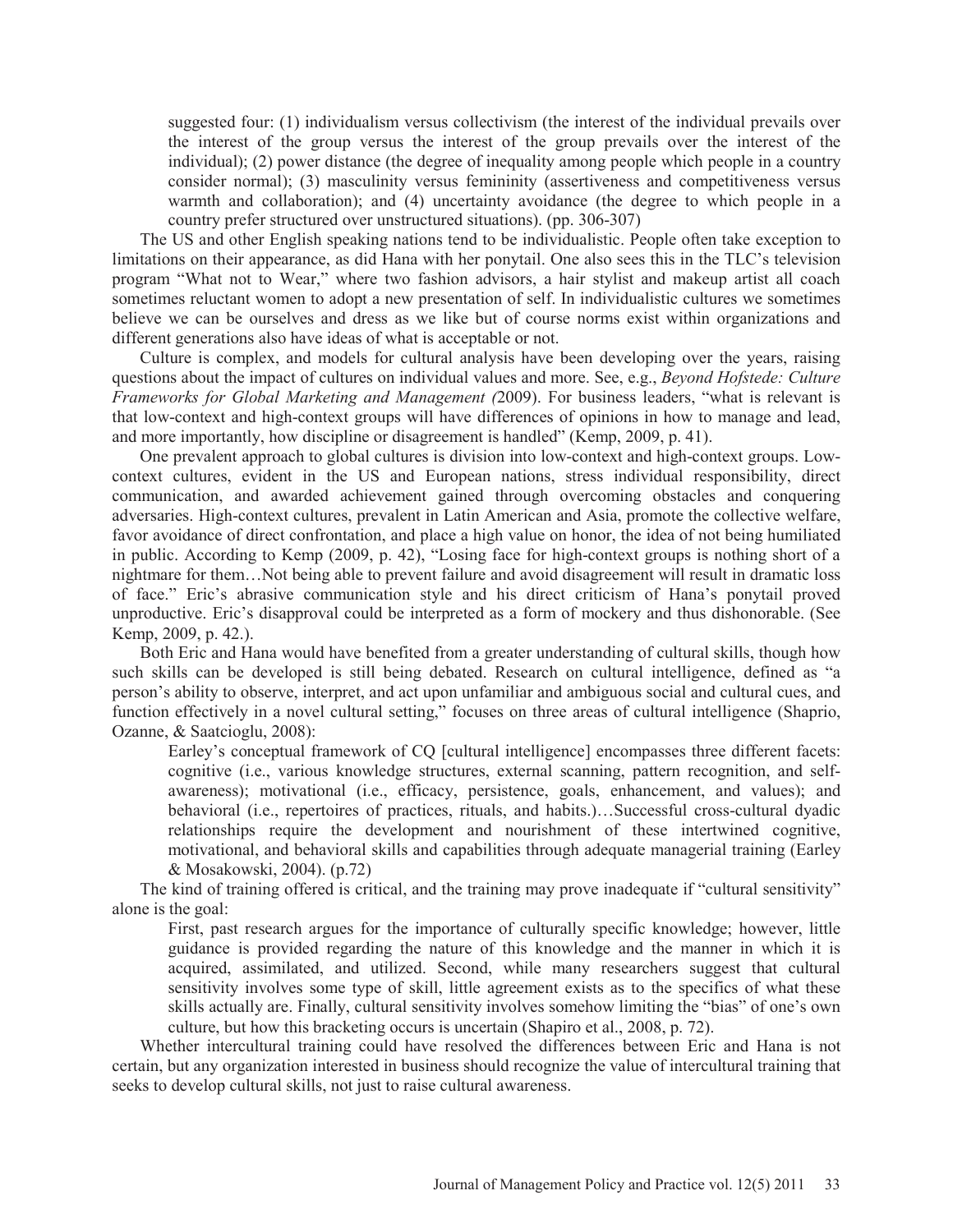#### **The Role of Frank Feedback**

Generational and cultural differences affect how we deliver feedback. American students have been educated to value self esteem; instructors are not to give public and direct negative feedback. Within the US families vary greatly in terms of direct feedback with many Caucasian families opting for encouragement whereas Chinese families might be more critical and direct. Hana's instructor wanted to give her direct feedback to help her correct what he perceived as a problem but she was devastated by the public rebuke.

But oral presentations are designed to develop rhetorical skills. Rhetoric, the skill of speaking and writing, demands attending to the needs of the audience because the audience will judge the speaker, fairly or unfairly, and the speaker wants the message to prevail. The speaker therefore will want to address the preferences of the audience, even if those preferences seem frivolous or entrenched in bias, if this can be accomplished in a manner that does not compromise but instead advances the speaker's own message.

A professional appearance enhances credibility, and if Hana's ponytail made her appear to be young, and inferentially inexperienced, that could undermine a first impression. The criticism that the ponytail did not infuse Hana with the image of professional maturity may have had some validity. Scelzo and Lerman (2009) describe how a young woman in China with a professional degree and a project manager position overseeing tours seeks to attain a professional appearance, which includes changing her hairstyle:

Kathy rarely wears cosmetics to work. In fact, when she is traveling with groups, her appearance is very casual, almost plain. She typically wears jeans and puts her long black hair up in a bun. Were it not for her authoritative voice and constant efforts to ensure that everything is running smoothly, she could easily be mistaken for one of the students in the group she is hosting. However, when delivering a lecture during one of her recent two-week tours, her appearance was anything but casual. For this occasion, Kathy let her hair down and put on some makeup to complement the black skirt, ruffled blouse, and hunter green skirt that she wore (pp. 114-115).

This professional businesswoman sometimes sweeps her hair away from the face (in a bun), which makes her look like a student, a look she can and does seek to alter, in part by changing her hair style to suit a business audience.

An audience will not usually openly express a positive or negative opinion about the speaker's appearance, which makes unfiltered and direct criticism of public speaking teachers essential. A common way to teach public speaking is to have each presenter serve as an 'example' of what to do and what not to do. The very phrases 'Make a good example of yourself,' or 'So and so made an example of me,' conjure up images of objectification: how one is seen and judged by others. People want to be treated as subjects, an 'I' with a distinctive face, not as objects, whose value is determined by outsiders. Business success necessitates continual examination of how much one's own preferences interfere with meeting expectations of customers and coworkers.

When Eric directed the class to "cover" Hana's face, he encouraged the class to stand back and try to see themselves analytically. This kind of stepping back and taking apart objectifies, which is the point of analysis. It is not clear whether Hana (or other trainees) was adequately prepared to be 'taken apart' and judged by anyone. Eric's method had the potential to objectify Hana to a high degree because he directed the class to cover her face: the very feature that personalizes humans. To become faceless would make anyone feel vulnerable. The need to swiftly restore Hana to her place in the audience as a subject of caring and security should have been evident, yet Hana left the room quickly. There might not have been time for reassurance owing to her departure.

### **Attributes of the Millenials and Hana's Response to Eric's Criticism**

According Raines' (2002) the Millennials were born from 1980 through 2000. Six principles of supervising them include:

- Managers need to lead since millennials expect supervision and structure.
- They want growth opportunities.
- They value the relationship of friends at work.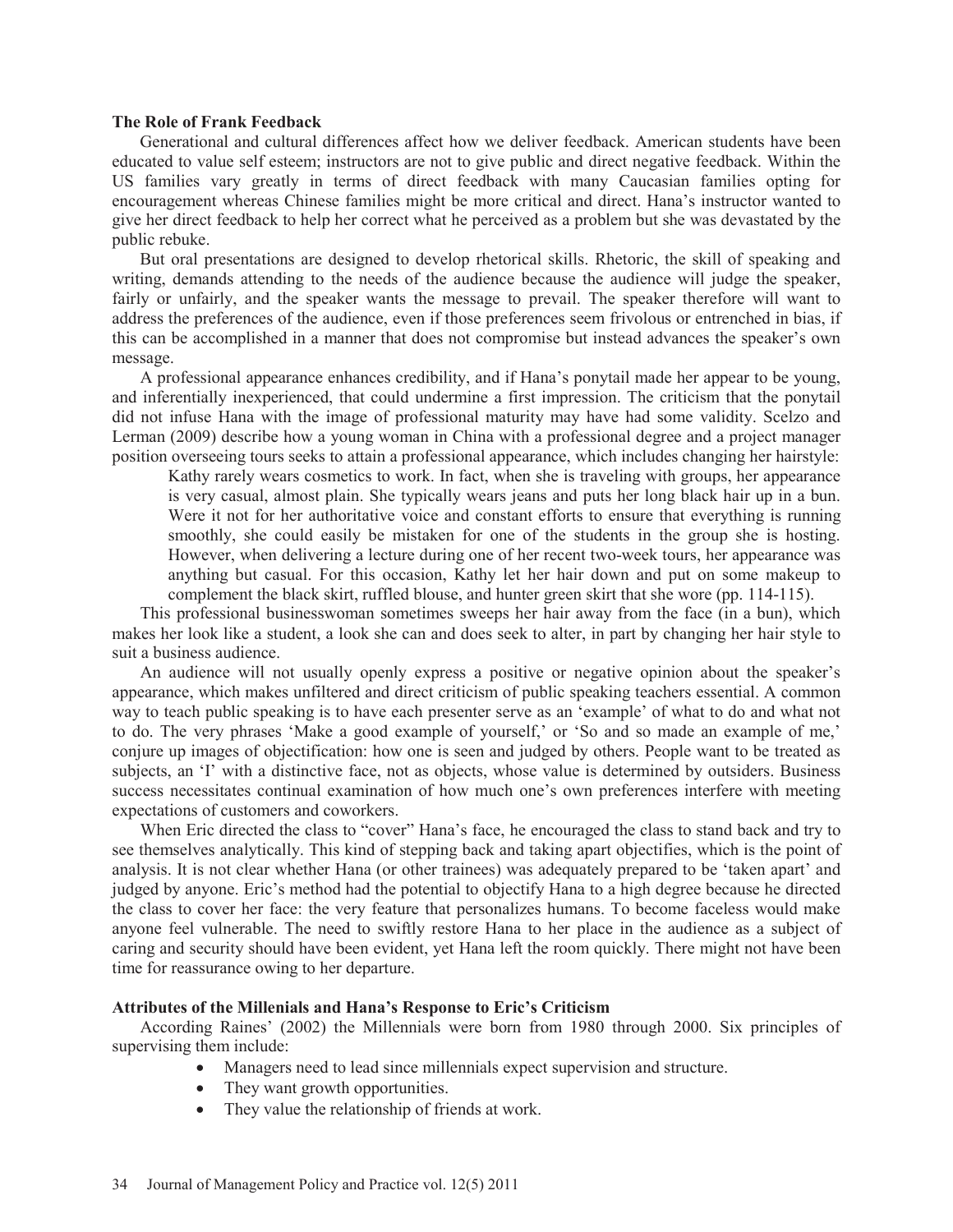- They want to enjoy themselves at work.
- They want to be treated with respect.
- $\bullet$  They want flexibility without excessively rigid schedules.

Hershatter and Epstein (2010) argue the technologically savvy Millennial generation, having grown up with structured support from families and educational institutions, are comfortable with organizational innovation, particularly driven by technology, so long as such innovation includes constant acknowledgement, reassurance, and encouragement.

Thus, unfiltered criticism in a class on oral presentations might be especially difficult for the Millenials. One question is whether this particular generation, owing to "digital immersion" proves, as research by "neuroscientist Gary Small" suggests, "more effective in some arenas, like multitasking, responding to visual stimulation, and filtering information, but less adept in terms of face-to-face interaction and deciphering on-verbal cues (2008)" ( Hershatter & Epstein, 2010, p. 212).

What Boomers can offer Millenials include insights into the acquisition of analytical skills, stimulation of interest in foundational knowledge, and heightened recognition of complexity and ambiguity. Boomers might also model patience, independence, and humility.

Hana's inability to consider the criticism in context and find some value in Eric's views illustrates what may be a fairly common weakness among the Millenials: the desire for constant support, the expectation that there are always clear answers, and a tendency to resist analysis while favoring one's own opinions and the swiftness of technological tools. Instead of realizing that Eric's criticism, given his age and experience, might arise from knowledge surpassing her own, Hana simply rejected his view and rushed off, not to the library for books on public speaking but to email for long distance assurance and support. When she sought the guidance of professors, she was not after a transparent analysis but emotional support. In many respects, she may have simply been typical of her generation:

When a quick answer is readily available, Millennials tend to lack the motivation to seek a more nuanced one, and by failing to diligently follow a path of inquiry, they miss perspectives that would enable them to evaluate the analysis of others. They do not worry about response bias when they survey a sample population of their closest friends, nor do they necessarily contextualize the information, charts, and graphs that they so proficiently gather.

While it is true that, in most classrooms, Millennials are taught to understand the difference between reliable, verifiable data and editorialized content, daily search-and-retrieve behaviors may be too ingrained to overcome. They have been profoundly shaped by a new literacy, complete with different vocabularies and patterns of communication. …research clearly shows that this generation reads far fewer books and many faculty members would agree that student research and writing has suffered as a result of a disregard for reading as well as the tendency to trust peer opinion and public consensus over original thought. (Hershatter  $\&$  Epstein, 2010, p. 213).

Boomers, born between 1946 and 1964, need to be sensitive to the strengths and weaknesses of Millenials, never forgetting that the Millenials are simply young. Aristotle (trans. 1941) identifies three age groups: "youth, the prime of life, and old age" (II, 12, 1389a35-56). He explains how the young may respond as if they suffered a great dishonor:

They [the young] are hot-tempered and quick-tempered, and apt to give way to their anger; bad temper often gets the better of them, for owing to their love of honour they cannot bear being slighted, and are indignant if they imagine themselves unfairly treated. While they love honour, they love victory still more; for youth is eager for superiority over others, and victory is one form of this. …their hopeful disposition makes them think themselves equal to great things—and that means having exalted notions. …They think they know everything, and are always quite sure about it…(II, 12, 1389a9-12, 31-34, 1389b5-6).

Having more than one generation in a business can be a tremendous advantage; it broadens the pool of knowledge and application skills. Without proper oversight, however, a company could leave a resource of intergenerational potential untapped or by ignoring it, allow generational differences to become the source of friction and unproductive conduct. Companies would benefit from having Boomers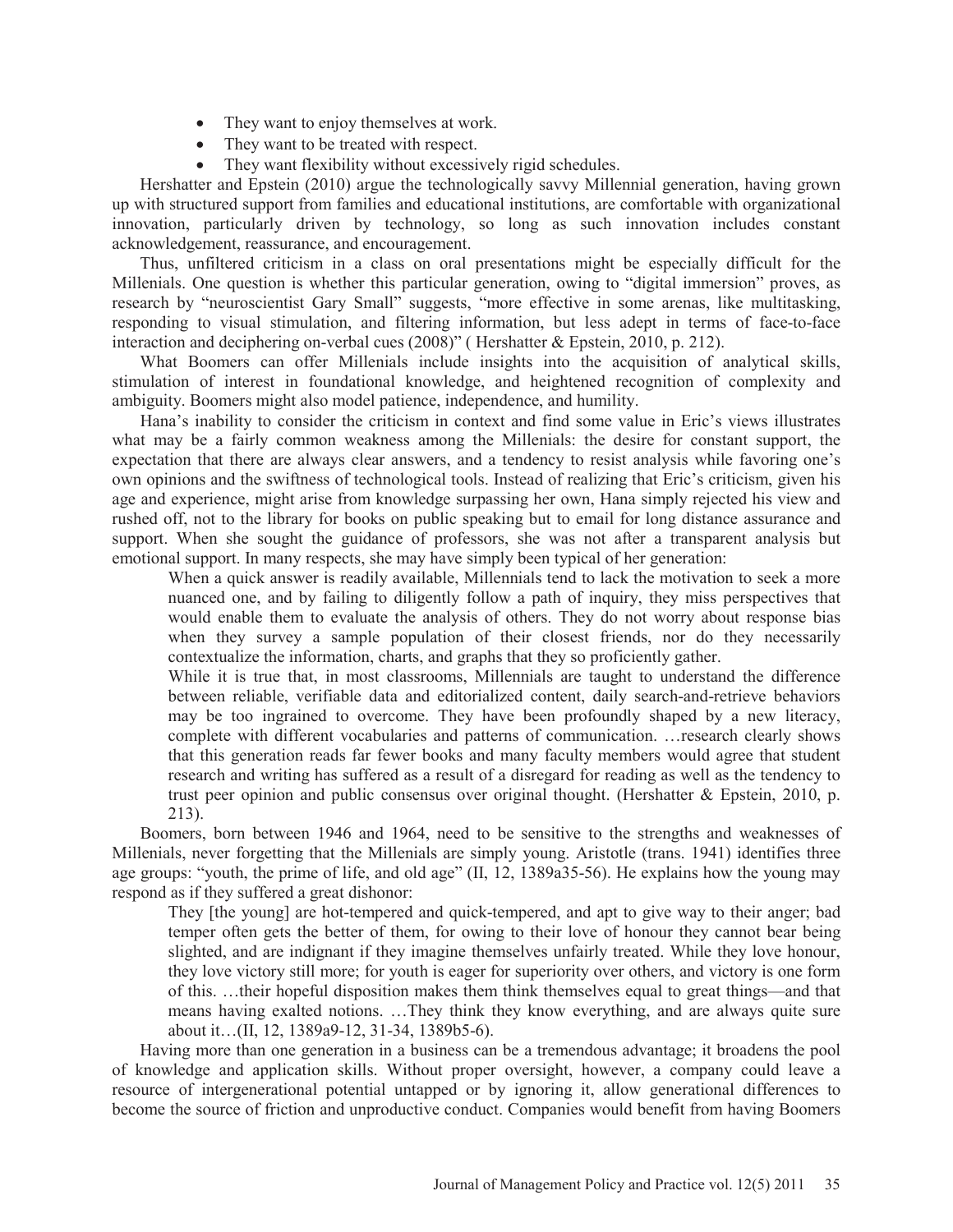serve as mentors (Hershattter  $\&$  Epstein, 2010, p. 217) and encouraging employees from different generations to work together in various settings (See Dwyer, 2009). One must wonder whether, by terminating Eric, Eric's employer eliminated a problem effectively or missed an opportunity to address and improve the generational gap.

#### **Eric's Feedback to Hana. How Well Did He Do?**

His employer fired him so he did not do well. Eric should be more sensitive in how he gives feedback. He should have avoided reference to ethnicity in his observation that Asian women with ponytails look childlike. Such comments are too readily perceived as stereotyping or just offensive. One has to be careful as well about judging fashion when one is much older and different than the young person. For example, lots of older people wonder why so many young people have tattoos and piercings yet young people with tattoos and piercings can appear to be in vogue in some retail settings.

The best teachers are sometimes the harshest critics. To argue Eric's disapproval of the ponytail should have occurred in private shifts the focus from educating the class about the real nature of judgment by the audience to a less educational goal of satisfying students.

A more sensitive approach could have been limited to suggesting Hana experiment with more formal hairstyles, avoiding consideration of hairstyles as communication barriers.

### **Hana's Response to Eric. How Well Did She Do?**

Hana appeared to appreciate Eric to some degree while still being critical. Initially she was overwhelmed and fled the room though she was later able to express her feelings to Eric. It's difficult to respond in a non-emotional and reasonable way when confronted in a manner that is surprising. However, one develops this skill with experience providing one is able to control one's impulses and emotions. One cannot lash out verbally and be an accepted member of most organizations and teams. Still, one should express one's discomfort when treated in a manner that one perceives as unjust or one will usually be dogged by resentment.

Ultimately, Hana was unable to find much value in Eric's criticism; indeed, her continuing complaints, even after Eric's effort to explain the criticism, show she approached the criticism in an adversarial way: she wanted to win and she wanted Eric to lose. Whether Eric was prepared to encourage the sharing of sympathy will never be known because Hana left. Her anger may have prevented her from stepping back to consider the goals of the lesson. If that is so, then learning took second place to personal and public vindication.

One cannot keep all the resentment in and then let go and dump all of one's frustrations from other moments or settings; the response must be commensurate with the perceived offense. Still, there are moments when one is too shocked to respond or times when one simply cannot let the offending party know how offensive his or her words are.

### **Critique of the Feedback Offered by the Professors**

- The male professor tried to empathize and be supportive: "What he said was horrible and tactless. He should never have humiliated you in front of the group."
- Then he tried to reappraise the situation: "However, I wonder if he wasn't the one who was humiliated by saying such an awful thing? Perhaps the people in the audience were sympathetic to you."
- He provided a reality check and advice: "I think one does have to suck it up and take things that are harsh and not get too offended by them. This is much easier when you're 60 years old and really don't care what some people think (my situation). You're in your mid to late 20s and working in a new job so of course you would feel vulnerable. You're right to get offended but the best course of action to take would probably be to get a stylist to cut your hair in whatever manner you think is professional. I wouldn't make the issue an ongoing confrontation with your boss or superior since he'll win."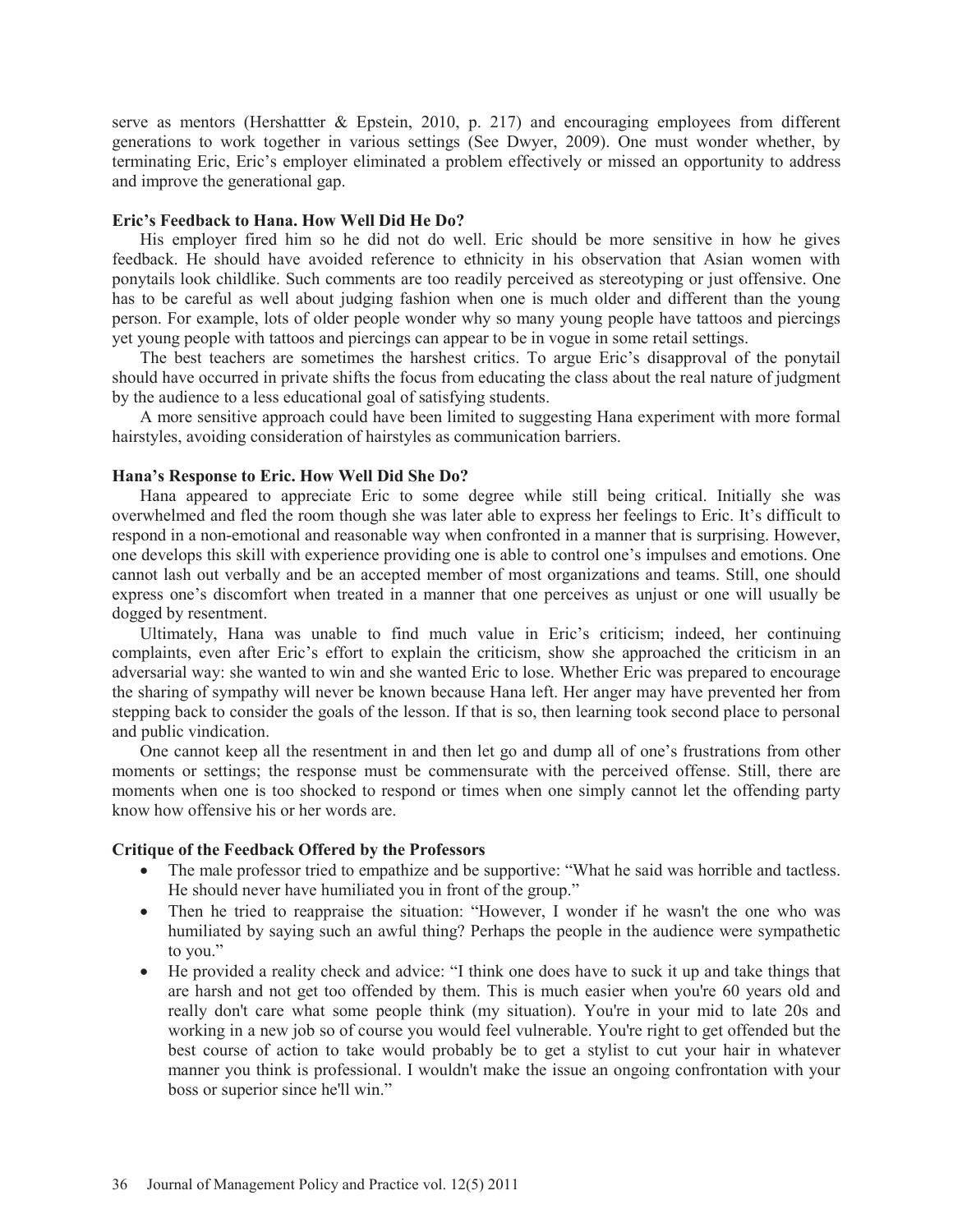- He gave an explanation of what he viewed as plausible explanations, while still being supportive of Hana: "Part of it might be an effort to forcibly mold you into the AMDEC culture – just like the military takes young men and shaves their heads and then the drill sergeants scream at them for a few months."
- He also provided his perception of AMDEC: "You know you're a nice looking presentable person so don't take it personally in that sense. I suspect he might have been sincere in trying to shape you the way he thinks AMDEC people should look. However, I've seen a wide variety of AMDEC employees in my MBA classes, including one Indian engineer that wore a sari."

The female professor provided an alternative explanation:

It's always difficult to be the center of attention in this way! This may well be an example of a cultural difference in that some Americans are very blunt and believe directness is a virtue. They don't understand the concept of saving face. I imagine he could well have your best interests at heart. He may really be trying to give you what he sees as good career advice, but he doesn't understand that his public humiliation of you is not the best way for you to hear that message. I remember my female colleagues in Colombia bought me clothes for my birthday because they didn't like the way I dressed, which was too conservative for them. I was slightly offended at the time but decided I might as well be grateful that they cared about me and tried to laugh it off. And I can think of many other examples where employees were asked to conform to a particular way of dressing in many countries. So it's not unusual, painful though it might be.

She gave direct advice,

My advice would be to focus on his intent and the message, rather than the way he conveyed it. You already told him how you felt about it and he did apologize. Maybe he thinks you would have an easier time being listened to if you looked older. I would think about a different hairstyle – especially if you look around and don't see other women with ponytails. I don't know how much conformity is necessary at AMDEC, but many firms really do have a serious dress code. At the end of the day, what's really important is that you be taken seriously at work so you can be effective and use your talents. We always have a choice in these situations – we can let our critics continue to make us unhappy or we can just try to take it as a lesson and move on. In some companies, it's viewed as a good sign if new employees can accept negative feedback and act on 'helpful' advice. I'm sorry this happened and I wish you the best of luck.

Based on the epilogue, neither of them suggested reporting Eric, which was what happened and AMDEC removed him from the company.

## **CONCLUSION**

There are many different perspectives to the ponytail incident. Eric was dismissed, which could lead one to conclude that he behaved poorly. However, Hana could have learned from him and not taken the comment personally. If we are to be effective in organizational life we need to both give and receive feedback in ways that foster understanding and communication. Context is crucial including generational differences. We hope the preceding frameworks enable the reader to take an apparently simple incident and better understand the depth of its meaning in the eyes of the various participants to better understand how to give and receive feedback.

### **REFERENCES**

Aristotle. (1941). Rhetorica (W. Rhys Roberts, Trans.). In R. McKeon (Ed.) *The basic works of Aristotle*. (pp. 1317-1451). NY: Random House.

Berger, P. L. and Luckmann, T. (1967). *The social construction of reality; a treatise in the sociology of knowledge*. Garden City, N. Y., Doubleday.